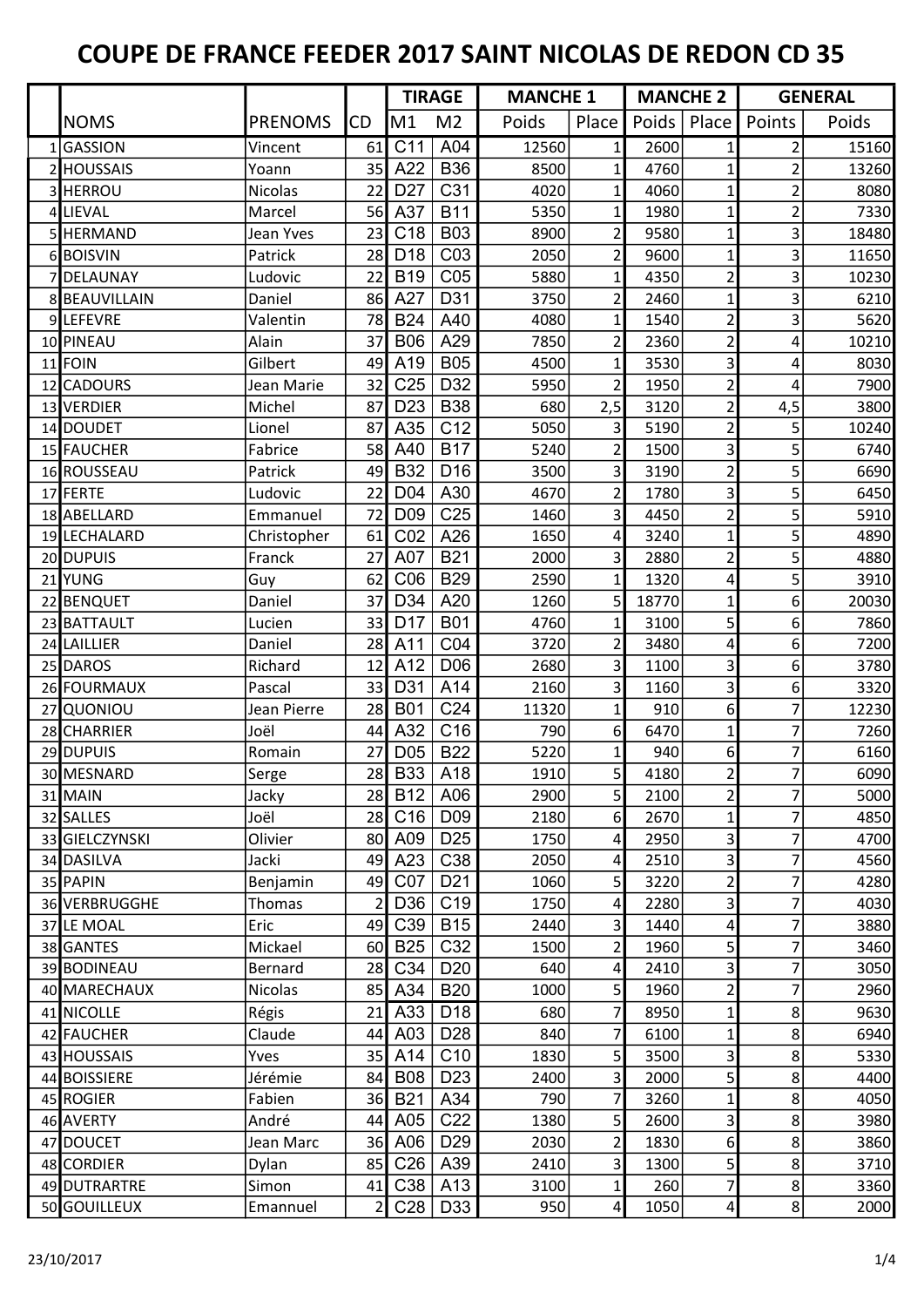|                   |                |                | <b>TIRAGE</b>   |                 | <b>MANCHE 1</b> |                | <b>MANCHE 2</b> |                         | <b>GENERAL</b>   |       |
|-------------------|----------------|----------------|-----------------|-----------------|-----------------|----------------|-----------------|-------------------------|------------------|-------|
| <b>NOMS</b>       | <b>PRENOMS</b> | <b>CD</b>      | M1              | M <sub>2</sub>  | Poids           | Place          | Poids           | Place                   | Points           | Poids |
| 51 MIERLOT        | Fréderic       | 76             | <b>B04</b>      | C30             | 550             | 8 <sup>1</sup> | 8300            | $1\vert$                | $\overline{9}$   | 8850  |
| 52 MARTIN         | Mickael        | 85             | <b>B38</b>      | D13             | 7180            | 1              | 190             | 8                       | 9                | 7370  |
| 53 BICHON         | Pascal         | 28             | C <sub>13</sub> | D08             | 5280            | 3              | 750             | $6 \mid$                | 9                | 6030  |
| 54 MENNERAY       | Régis          | 27             | C14             | A10             | 3270            | 5              | 1850            | 4                       | 9                | 5120  |
| 55 MEYERHOFFER    | Charlie        | 31             | <b>B16</b>      | C <sub>09</sub> | 3700            | $\overline{3}$ | 1030            | 6                       | $\overline{9}$   | 4730  |
| 56 HUA            | André          | 49             | D <sub>02</sub> | <b>B26</b>      | 480             | 8              | 3840            | $\mathbf{1}$            | 9                | 4320  |
| 57 LEFEUVRE       | Fabrice        | 85             | A02             | C <sub>26</sub> | 3720            | $\mathbf{1}$   | 600             | 8                       | 9                | 4320  |
| 58 BOULLE         | Lionel         | 56             | C <sub>19</sub> | D05             | 1750            | 7              | 2550            | $\overline{2}$          | $\boldsymbol{9}$ | 4300  |
| 59 FLUCKIGER      | Raymond        | 86             | A20             | CO <sub>7</sub> | 2500            | 4              | 1070            | 5 <sup>1</sup>          | $\boldsymbol{9}$ | 3570  |
| 60 SIZUN          | Maxime         | 14             | A31             | <b>B14</b>      | 2660            | 4              | 780             | 5                       | 9                | 3440  |
| 61 GALEGO         | Manuel         | 78             | C <sub>01</sub> | D <sub>24</sub> | 1940            | 2              | 1310            | $\overline{7}$          | $\boldsymbol{9}$ | 3250  |
| 62 PLUVIAUX       | Daniel         | 27             | <b>B28</b>      | C33             | 980             | $\overline{5}$ | 2170            | 4                       | 9                | 3150  |
| 63 BRUCKER        | Christian      | 28             | C36             | <b>B19</b>      | 2590            | 2              | 460             | $\overline{7}$          | 9                | 3050  |
| 64 BRIGAND        | Jcaky          | 23             | D <sub>13</sub> | A08             | 1645            | 3              | 920             | 6                       | $\boldsymbol{9}$ | 2565  |
| 65 BOURLOT Daniel | Daniel         | 56             | <b>B29</b>      | D35             | 880             | 6              | 1590            | 3                       | 9                | 2470  |
| 66 LE POURSOT     | Mickael        | 22             | D07             | A21             | 805             | 5 <sup>1</sup> | 1160            | 4                       | 9                | 1965  |
| 67 BARILLER       | Fréderic       | 65             | D32             | <b>B16</b>      | 3520            | 1              | 320             | 8,5                     | 9,5              | 3840  |
| 68 MOUGNEAU       | Jérôme         | 33             | A16             | <b>B09</b>      | 1730            | $6 \mid$       | 3520            | 4                       | 10               | 5250  |
| 69 FERRET         | Régis          | 22             | C15             | <b>B02</b>      | 210             | 8 <sup>1</sup> | 4100            | $\overline{2}$          | 10               | 4310  |
| 70 ROCHARD        | Philippe       | 22             | <b>B39</b>      | A15             | 4030            | $\overline{2}$ | 210             | 8                       | 10               | 4240  |
| 71 CAILLAUD       | Yannick        | 85             | <b>B11</b>      | D04             | 2410            | 6              | 960             | 4                       | 10               | 3370  |
| 72 CROZE          | Jean Michel    | 89             | A21             | D34             | 2680            | 3              | 220             | 7                       | 10               | 2900  |
| 73 HEULARD        | Gérard         | 77             | <b>B36</b>      | A19             | 2430            | 4              | 320             | 6                       | 10               | 2750  |
| 74 LE BOUL'CH     | Marcel         | 22             | A28             | <b>B33</b>      | 1140            | 6              | 1480            | 4                       | 10               | 2620  |
| 75 CORBEL         | Alain          | 22             | D39             | C15             | 2470            | 2              | 60              | 8                       | 10               | 2530  |
| 76 QUERNEC        | Jean Luc       | 28             | C08             | A23             | 1800            | 3              | 700             | $\overline{7}$          | 10               | 2500  |
| 77 MORIN          | Franck         | 78             | C <sub>29</sub> | A35             | 650             | 6 <sup>1</sup> | 1360            | 4                       | 10               | 2010  |
| 78 FLORIMOND      | Jean           | 86             | C32             | A16             | 550             | 5              | 470             | $\mathsf{S}$            | 10               | 1020  |
| 79 LENAGARD       | Jean Michel    | 28             | C <sub>24</sub> | <b>B40</b>      | 7950            | 1              | 160             | 10                      | 11               | 8110  |
| 80 HOUSSAIS       | Stéphane       | 44             | C12             | <b>B06</b>      | 3950            | 4              | 1820            | $\overline{7}$          | 11               | 5770  |
| 81 LAGAHUZERE     | Nathalie       |                | 33 B14          | D <sub>10</sub> | 2950            | 4              | 490             | $\overline{7}$          | 11               | 3440  |
| 82 BROWN          | Greig          | 44             | <b>B35</b>      | D <sub>12</sub> | 1750            | $6 \mid$       | 1360            | $\mathsf{S}$            | 11               | 3110  |
| 83 HODGKINSON     | <b>Barrie</b>  | 23             | D <sub>03</sub> | C <sub>28</sub> | 550             | 7              | 2540            | 4                       | 11               | 3090  |
| 84 BOULLE         | André          | 56             | D <sub>26</sub> | <b>B39</b>      | 180             | 8 <sup>1</sup> | 2700            | $\overline{\mathbf{3}}$ | 11               | 2880  |
| 85 MALAISE        | Luke           | 65             | CO4             | D <sub>30</sub> | 600             | 7              | 2230            | 4                       | 11               | 2830  |
| 86 CHAPON         | Anthony        | 22             | D33             | C <sub>18</sub> | 780             | 7              | 1710            | 4                       | 11               | 2490  |
| 87 MOULIGNIER     | Christian      | 28             | <b>B15</b>      | A02             | 420             | 8              | 1960            | $\overline{\mathbf{3}}$ | 11               | 2380  |
| 88 MATHE          | Pascal         | 79             | A10             | <b>B27</b>      | 1040            | $6 \mid$       | 1200            | $\mathsf{S}$            | 11               | 2240  |
| 89 THIBAULT       | Jean Marie     | 33             | CO <sub>9</sub> | <b>B25</b>      | 450             | 8              | 1580            | $\vert 3 \vert$         | 11               | 2030  |
| 90 AVERTY         | Christophe     | 44             | <b>B03</b>      | A28             | 1180            | $6 \mid$       | 830             | 5 <sup>1</sup>          | 11               | 2010  |
| 91 LEFEBVRE       | Sébastien      | 27             | D <sub>06</sub> | C <sub>29</sub> | 1040            | 4              | 690             | 7                       | 11               | 1730  |
| 92 RENAUDIER      | Laurent        | 85             | C <sub>27</sub> | <b>B31</b>      | 880             | 5 <sup>1</sup> | 540             | $6 \overline{6}$        | 11               | 1420  |
| 93 FAUCHER        | Pierre         | 44             | D <sub>22</sub> | A36             | 580             | 4              | 580             | $\overline{7}$          | 11               | 1160  |
| 94 LEGENDRE       | Pascal         | 27             | D <sub>28</sub> | A33             | 680             | 2,5            | 260             | 8,5                     | 11               | 940   |
| 95 MINET          | Jean Pierre    | 8 <sup>2</sup> | <b>B13</b>      | CO8             | 5180            | 2              | 30              | 10                      | 12               | 5210  |
| 96 NOUAILLE       | Michel         | 23             | A29             | C35             | 260             | 10             | 3700            | $\overline{2}$          | 12               | 3960  |
| 97 PITON          | Guy            | 49             | <b>B30</b>      | A37             | 570             | $\overline{9}$ | 1500            | $\overline{\mathbf{3}}$ | 12               | 2070  |
| 98 HOULLE         | Hervé          | 60             | D <sub>21</sub> | C34             | 450             | 5              | 1600            | 7                       | 12               | 2050  |
| 99 PERES          | Etienne        | 23             | C37             | D11             | 90              | 8 <sup>1</sup> | 1950            | 4                       | 12               | 2040  |
| 100 SECHET        | Pascal         | 27             | A24             | D40             | 890             | $\overline{7}$ | 650             | $\mathsf{S}$            | 12               | 1540  |
|                   |                |                |                 |                 |                 |                |                 |                         |                  |       |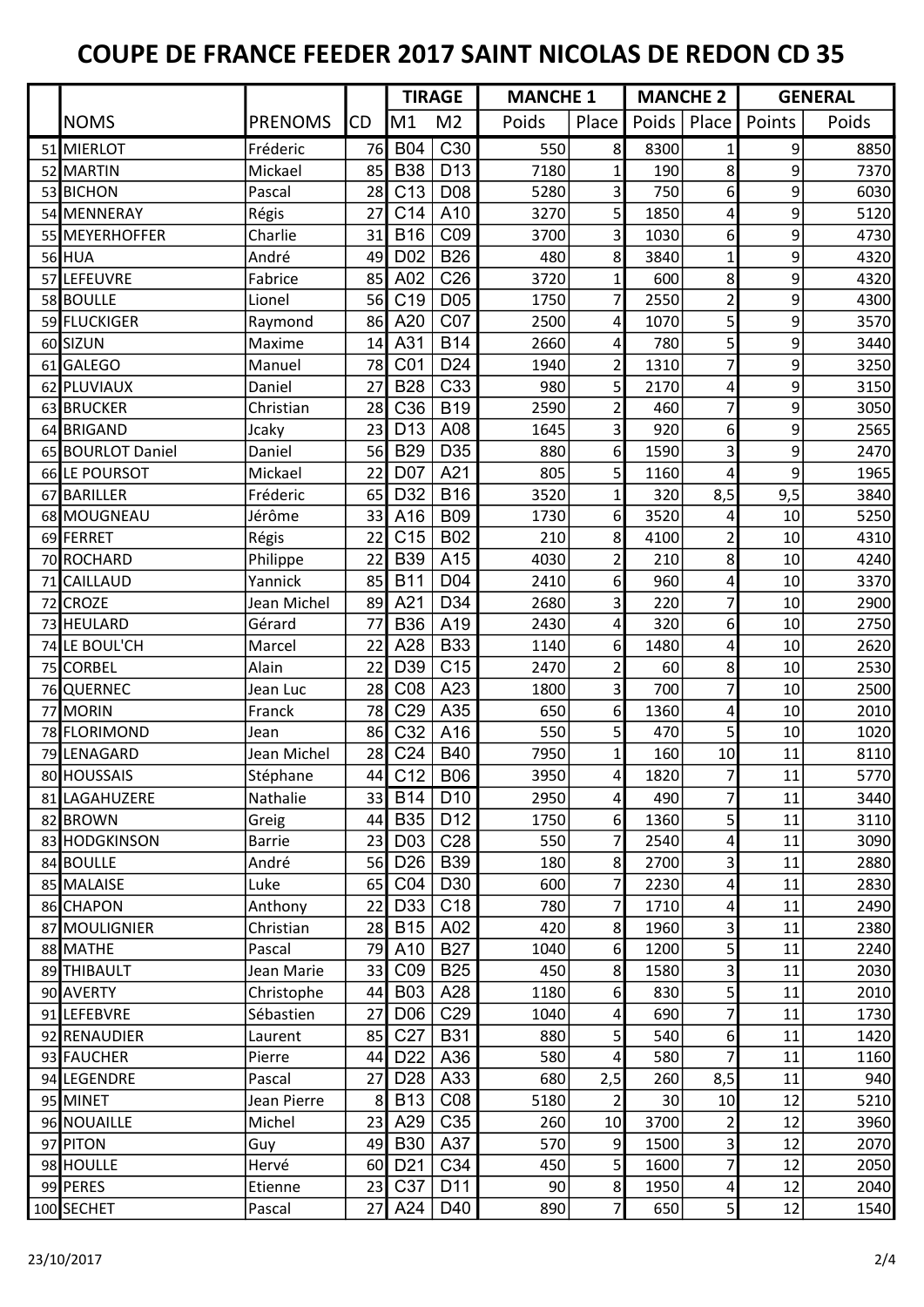|                 |                |                | <b>TIRAGE</b>   |                  |       | <b>MANCHE 1</b> |       | <b>MANCHE 2</b> |        | <b>GENERAL</b> |
|-----------------|----------------|----------------|-----------------|------------------|-------|-----------------|-------|-----------------|--------|----------------|
| <b>NOMS</b>     | <b>PRENOMS</b> | CD             | M1              | M <sub>2</sub>   | Poids | Place           | Poids | Place           | Points | Poids          |
| 101 LECONTE     | Eric           | 44             | <b>B20</b>      | D07              | 580   | 7               | 940   | 5 <sup>1</sup>  | 12     | 1520           |
| 102 DANTAS      | Patrick        | 58             | D35             | <b>B12</b>       | 910   | 6               | 580   | 6               | 12     | 1490           |
| 103 DUBOIS      | Dominique      | 28             | D37             | A11              | 730   | 8               | 500   | 4               | 12     | 1230           |
| 104 OZANNE      | Stephen        | 22             | C30             | <b>B37</b>       | 230   | 7               | 680   | 5               | 12     | 910            |
| 105 LACOMME     | Daniel         | 27             | A13             | <b>B08</b>       | 1550  | 7               | 2160  | 6               | 13     | 3710           |
| 106 MONFORT     | Patrice        | 95             | A26             | C39              | 1380  | 5               | 1320  | 8               | 13     | 2700           |
| 107 BEAUPERE    | Daniel         | 49             | D30             | C37              | 410   | 7               | 1760  | $6 \mid$        | 13     | 2170           |
| 108 PASQUIER    | Dominique      | 49             | D <sub>14</sub> | <b>B10</b>       | 690   | 5 <sup>1</sup>  | 1360  | 8               | 13     | 2050           |
| 109 CARTEAU     | Guy            | 44             | <b>B34</b>      | C <sub>20</sub>  | 840   | 8               | 980   | 5 <sup>1</sup>  | 13     | 1820           |
| 110 SCHRICKE    | Dominique      | 45             | D11             | <b>B04</b>       | 705   | 4               | 1080  | 9               | 13     | 1785           |
| 111 BAGAGE      | Jean Michel    | 28             | <b>B22</b>      | C36              | 1160  | 3               | 160   | 10              | 13     | 1320           |
| 112 BROSAUD     | Sébastien      | 85             | C31             | D <sub>14</sub>  | 240   | 6 <sup>1</sup>  | 390   | $\overline{7}$  | 13     | 630            |
| 113 NERON       | Gérard         | 28             | <b>B02</b>      | D <sub>26</sub>  | 1790  | 4               | 110   | 10              | 14     | 1900           |
| 114 VICTOIRE    | Michel         | 61             | <b>B07</b>      | C <sub>21</sub>  | 1290  | 5               | 510   | 9               | 14     | 1800           |
| 115 LEFEBVRE    | Pierre         | 62             | <b>B27</b>      | A31              | 1100  | 4               | 80    | 10              | 14     | 1180           |
| 116 LE CLEZIO   | Philippe       | 22             | A08             | C <sub>23</sub>  | 120   | $\mathsf{g}$    | 1060  | $\mathsf{S}$    | 14     | 1180           |
| 117 SCHRICKE    | Sylvère        | 45             | <b>B23</b>      | D38              | 580   | 8               | 550   | 6               | 14     | 1130           |
| 118GONDKO       | Jean Pierre    | 8              | C <sub>17</sub> | A01              | 160   | $\mathsf{g}$    | 950   | 5               | 14     | 1110           |
| 119 POULIZAC    | Daniel         | 89             | D <sub>15</sub> | CO <sub>2</sub>  | 380   | 6 <sup>1</sup>  | 490   | 8               | 14     | 870            |
| 120 SERIES      | Jean Luc       | 89             | C <sub>23</sub> | A38              | 200   | 9               | 1020  | 6               | 15     | 1220           |
| 121 BILLOT      | Philippe       | 44             | A25             | <b>B32</b>       | 780   | 8               | 420   | $\overline{7}$  | 15     | 1200           |
| 122 BLONDEL     | Francis        | 27             | D <sub>24</sub> | C40              | 430   | $6 \mid$        | 650   | 9               | 15     | 1080           |
| 123 CROCHU      | Christian      | 86             | C <sub>05</sub> | A22              | 330   | 9               | 720   | 6               | 15     | 1050           |
| 124 LEMEE       | Nicolas        | 22             | C10             | D <sub>27</sub>  | 780   | $6 \mid$        | 200   | 9               | 15     | 980            |
| 125 PLOUX       | Pascal         | 41             | A36             | D <sub>19</sub>  | 60    | 9               | 570   | $6 \mid$        | 15     | 630            |
| 126 DIXNEUF     | Jérôme         | 49             | C33             | <b>B18</b>       | 210   | 7               | 320   | 8,5             | 15,5   | 530            |
| 127 LECANN      | Hubert         | 27             | A17             | CO <sub>1</sub>  | 580   | 9               | 950   | 7               | 16     | 1530           |
| 128 SANS        | Laurent        | 62             | <b>B09</b>      | A25              | 1090  | 7               | 140   | $\overline{9}$  | 16     | 1230           |
| 129 SABOUA      | André          | 33             | <b>B37</b>      | C11              | 1080  |                 | 0     | 9               | 16     | 1080           |
| 130 MARION      | Alain          | $\overline{7}$ | D19             | A05              | 160   | q               | 660   | $\overline{7}$  | 16     | 820            |
| 131 BLOSSIER    | Gilles         |                | 49 A01          | <b>B24</b>       | 300   | 8               | 440   | 8 <sup>1</sup>  | 16     | 740            |
| 132 DREZE       | Emmanuel       | 62             | D <sub>10</sub> | A27              | 700   | $6 \mid$        | 0     | 10              | 16     | 700            |
| 133 ARHUIS      | Camille        | 56             | <b>B31</b>      | C14              | 240   | $\overline{9}$  | 290   | 7               | 16     | 530            |
| 134 REVEILLERE  | Philippe       | 49             | A38             | C <sub>13</sub>  | 0     | 10              | 340   | $6 \mid$        | 16     | 340            |
| 135 LEFEVRE     | Eric           | 28             | D <sub>16</sub> | A09              | 320   | 7,5             | 50    | $\overline{9}$  | 16,5   | 370            |
| 136 CAILLIBOTTE | Pascal         | 22             | CO <sub>3</sub> | <b>B28</b>       | 260   | 10              | 600   | 7               | 17     | 860            |
| 137 BERGER      | François       | 95             | D <sub>01</sub> | A24              | 190   | 9               | 660   | 8 <sup>1</sup>  | 17     | 850            |
| 138 LAFFORD     | Serge          | 86             | <b>B05</b>      | D <sub>22</sub>  | 380   | $\overline{9}$  | 250   | 8               | 17     | 630            |
| 139 CHARRIER    | Yoan           | 44             | A30             | D37              | 500   | $\overline{9}$  | 100   | 8               | 17     | 600            |
| 140 DESSAUX     | Rickills       | 71             | D <sub>29</sub> | <b>B35</b>       | 170   | $\overline{9}$  | 240   | 8 <sup>1</sup>  | 17     | 410            |
| 141 LOUVEL      | Yves           | 22             | C <sub>21</sub> | B34              | 210   | 8               | 180   | $\overline{9}$  | 17     | 390            |
| 142 ROLLAND     | Marc           | 22             | A39             | D <sub>15</sub>  | 350   | 8               | 5     | $\overline{9}$  | 17     | 355            |
| 143 THERY       | Eric           | 22             | D <sub>20</sub> | <b>B07</b>       | 320   | 7,5             | 660   | 10              | 17,5   | 980            |
| 144 MORVAN      | Xavier         | 28             | A15             | D <sub>02</sub>  | 970   | 8               | 0     | 10              | 18     | 970            |
| 145 CHALUMEAU   | Georges        | 87             | C <sub>20</sub> | A07              | 50    | 10              | 440   | 8               | 18     | 490            |
| 146 ROY         | Philippe       | 45             | A18             | D <sub>0</sub> 3 | 30    | 10              | 330   | 8               | 18     | 360            |
| 147 CHAUVET     | Guy            | 86             | <b>B17</b>      | D01              | 270   | $\overline{9}$  | 80    | $\overline{9}$  | 18     | 350            |
| 148 DEJOYE      | Claude         | 27             | C35             | A12              | 50    | 9               | 180   | 9               | 18     | 230            |
| 149 DAVID       | Patrice        | 44             | D <sub>25</sub> | A32              | 90    | 10              | 260   | 8,5             | 18,5   | 350            |
| 150 COMERE      | Didier         |                | 28 B26          | D39              | 430   | 10              | 80    | 9               | 19     | 510            |